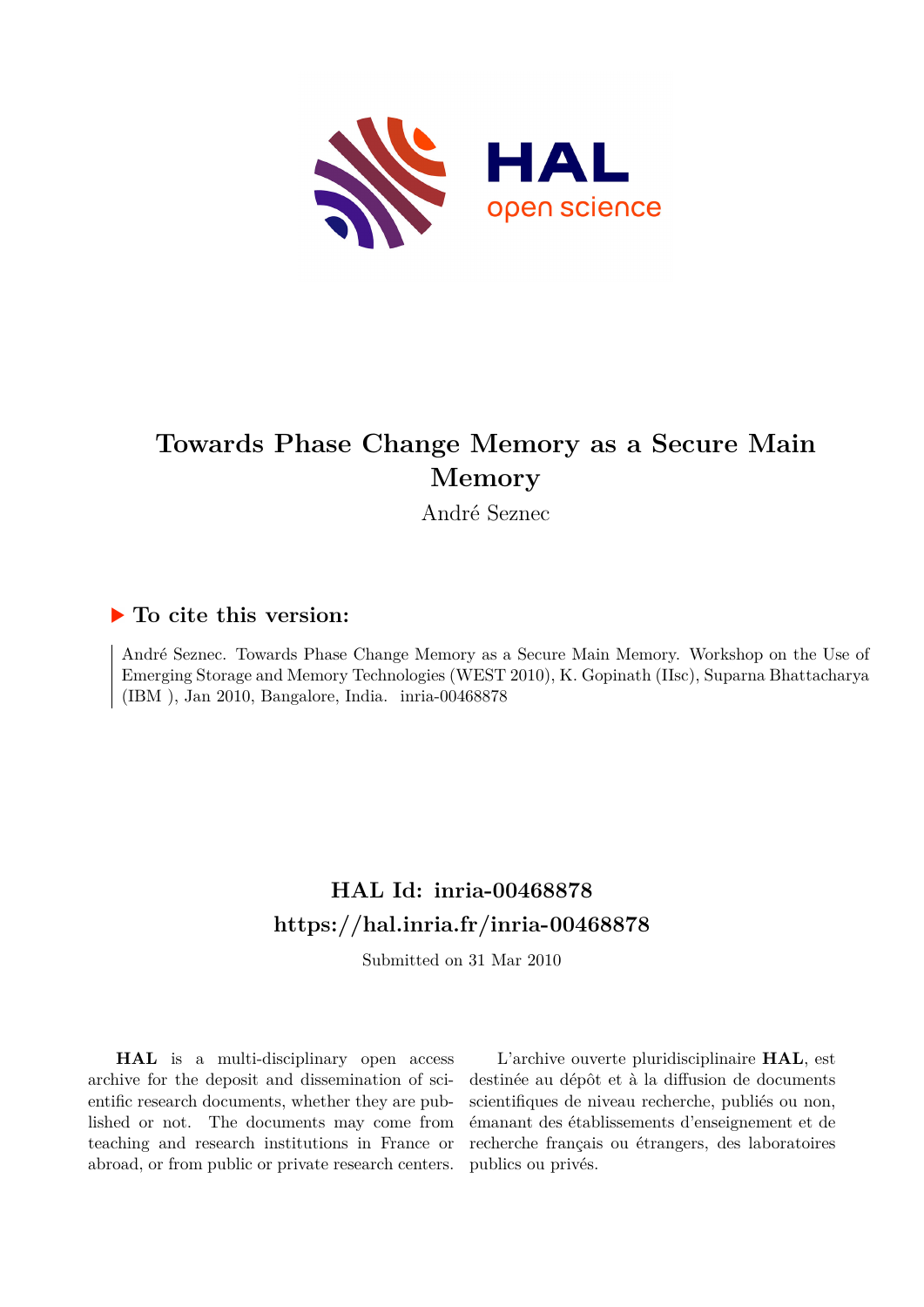## Towards Phase Change Memory as a Secure Main Memory

André Seznec Centre de Recherche INRIA Rennes Bretagne-Atlantique Campus de Beaulieu, 35042 Rennes Cedex, France seznec@irisa.fr

## Abstract

.

*Phase change memory (PCM) technology appears as more scalable than DRAM technology. As PCM exhibits access time slightly longer but in the same range as DRAMs, several recent studies have proposed to use PCMs for designing main memory systems. Unfortunately PCM technology suffers from a limited write endurance; typically each memory cell can be only be written a large but still limited number of times (*10<sup>7</sup> *to* 10<sup>9</sup> *writes are reported for current technology). Till now, research proposals have essentially focused their attention on designing memory systems that will survive to the average behavior of conventional applications. However PCM memory systems should be designed to survive worst-case applications, i.e., malicious attacks targeting the physical destruction of the memory through overwriting a limited number of memory cells.*

*In this paper, we propose the design of a secure PCMbased main memory that would by construction survive to overwrite attacks. In order to prevent a malicious user to overwrite some memory cells, the physical memory address (PA) manipulated by the computer system is not the same as the PCM memory address (PCMA). PCMA is made invisible from the rest of the computer system. The PCM memory controller is in charge of the PA-to-PCMA translation . Hiding PCMA alone does not prevent a malicious user to overwrite a PCM memory word. Therefore in the secure PCM-based main memory, PA-to-PCMA translation is continuously modified through a random process, such preventing a malicious user to overwrite some PCM memory words. PCM address invisibility and continuous random PAto-PCMA translation ensures security against an overwriting attack as well it ensures a practical write endurance close to the theoretical maximum. The hardware overhead needed to ensure this security in the PCM controller includes a random number generator and a medium large address translation table.*

## 1. Introduction

Phase change memory (PCM) technology [4] appears as a promising technology for designing main memory in future computer systems [1, 5, 3, 2]. PCM presents advantages over DRAMs in terms of static energy consumption as well as integration scalability for future technologies generations; for instance, [3] anticipates a 4X higher memory density with PCM than with DRAM. Since PCM presents read access time in the same range as DRAMs, PCM has been recently considered as an alternative for designing main memory systems [1, 5, 3, 2]. Unfortunately, PCM suffers from a limited write endurance, i.e., a PCM memory cell can only support a limited number of writes and exceeding this limit might impair its correct functioning. The reported write endurances for PCM memory vary between  $10^7$  and  $10^9$  writes on a single cell. Such a limited endurance has been recognized as a major issue for the design of PCM-based main memory systems. Several propositions [1, 5, 3, 2] have been made to allow a PCM main memory to survive the anticipated lifetime of a computer system, i.e., 10 to 20 years, in the context of general applications.

#### *The security hole of PCM based main memory.*

At the exception of [2], these studies completely ignore the security breach that the limited write endurance of PCM components would create in a main memory. Using PCM components for main memory would create an opportunity to a malicious attacker to physically destroy the main memory through a very simple program overwriting the same memory cells again and again. The potential attack is particularly simple to mount. It can be run by any user without any execution privilege.

Qureshi et [2] mention that their Region Based Start Gap scheme would survive to such a naive overwrite attack consisting in constantly overwriting the same physical memory address. However in Section 2, we will explain why the RBSG scheme is not secure.

*If this overwrite security breach is not closed then no reasonable computer manufacturer will ever consider PCM for implementing main memory.*

#### *Contribution.*

In this paper, we propose the design of a secure main PCM memory that will not suffer from this security breach. In order to prevent a malicious user to overwrite some memory cells, the physical memory address (PA) manipulated by the computer system is not the same as the PCM memory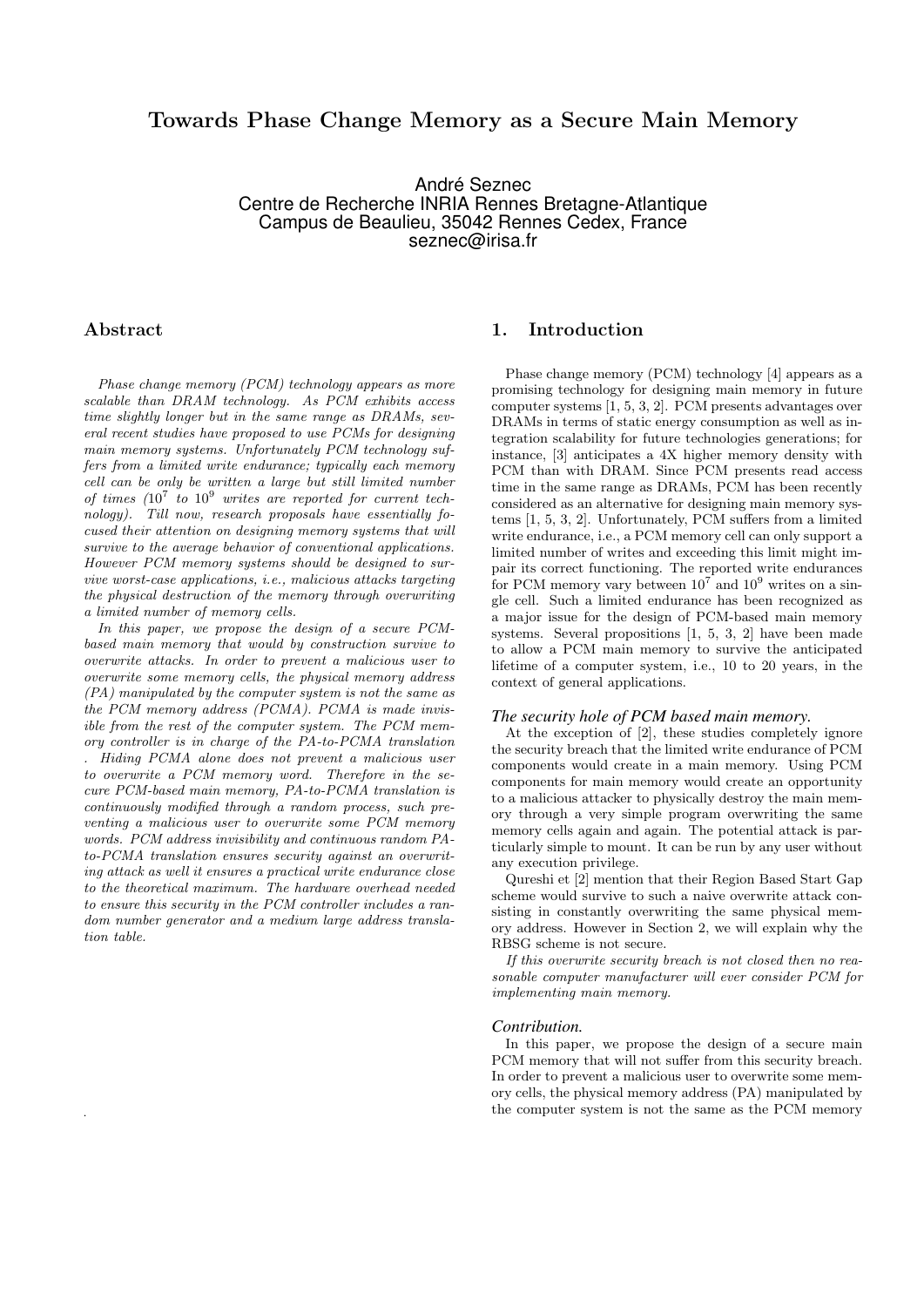address (PCMA) as proposed in [2]. PCMA is made invisible from the rest of the computer system. The PCM memory controller is in charge of the PA-to-PCMA translation . Hiding PCMA alone does not prevent a malicious user to blindly overwrite some PCM memory blocks. Therefore in the secure PCM-based main memory, PA-to-PCMA translation is continuously modified through a random process. This prevents a malicious user to overwrite some PCM memory words, it also uniformizes the write pressure on the overall memory for every possible type of workloads. For implementing the PA-to-PCMA translation, the PCM memory controller implements a translation table and needs an efficient random number generator. Our study shows that for PCM memory components with write endurance in the  $10^8 - 10^9$  range, associating a single translation table entry with a 4K memory blocks region should be sufficient to ensure that the resulting PCM memory would reach 74-83 % of the expected total memory write endurance if writes were uniformly distributed on the main memory while generating an extra 12.5 % writes on the PCM memory.

## 2. Deconstructing the security of Region Based Start-Gap scheme

#### 2.1 The start-gap scheme

The start-gap scheme proposed in [2] considers dynamic PA-to-PCMA translation that varies during the lifetime of the computer. PA is translated at run-time in PCMA through a logic function and this function is periodically slightly modified every N memory block writes on the PCM memory . In [2], N=100 is considered. Thus the PA-to-PCMA translation does not remain constant; at each parameter change, PA-to-PCMA translation is conserved for every physical memory block, apart one.

The start-gap scheme tends to smooth the distribution of writes on the PCM memory. However, for applications presenting spatial locality on memory writes, the initial startgap scheme does not smoothly equalize the write charge on the PCM memory. Qureshi et al. [2] augments their initial start-gap scheme with a pseudo-randomization of the PAto-PCMA translation. A Fleistel network function is first applied on PA and is followed by the start-gap mechanism. This overall scheme is shown to smoothly average the write pressure on the overall memory for a significant set of benchmarks, since it eliminates spatial locality on PCM memory writes.

Pointing out the security hole associated with malicious overwrite attacks, Qureshi et al. [2] improve their scheme with applying start-gap to memory regions instead of the whole memory. The size R (measured in memory blocks of the region is determined in order to ensure that the PCM address of a physical memory block will be modified before  $W_{max}$  writes on the region;  $W_{max}$  being the write endurance of the PCM components. That is  $R \leq \frac{W_{max}}{100}$ . If the parameters of the Fleistel network function are unknown from the attacker (e.g. personalized for each machine at manufacturing time without any external access to read them) then this region-based stat-gap scheme (RBSG) should allow the PCM main memory to survive several months to a malicious attack consisting in constantly overwriting the same physical memory address.

The write traffic overhead of the start-gap scheme is very limited: one extra PCM memory block write per 100 physical writes.

## 2.2 Deconstructing the region based startgap scheme security

## *2.2.1 Birthday paradox attack*

Unfortunately, the RBSG scheme would not survive a slightly more malicious attack using the birthday paradox. If one picks random elements in a set of  $X$  elements then sequences with far less than  $X$  elements are very likely to exhibit pairs of equal elements: in a group of 24 persons, there is in average at least one pair of persons having the same birthday. For a set of 256K elements (resp. 64M), picking in average 645 (resp. 7230) random elements is sufficient to exhibit a pair of equal samples in a set of  $2^{18}$  (resp.  $2^{26}$ ) elements. Through leveraging this property, an attacker could significantly reduce the time needed to overwrite some memory block in the PCM memory.

A "birthday paradox" attack on a PCM memory would consist simply in overwriting the same physical block  $W_{max}$ times, then randomly picking another physical memory etc. To counteract the *delayed write policy* suggested in [2], one has simply to interleave 16 write flows.

Our estimation for the example illustrating [2] is that, assuming a 4 GBbytes/s write bandwidth, 4 hours in average would be sufficient for a "birthday paradox attack" for overwriting some block in the considered 16GB PCM main memory, while the theoretical write endurance of the overall memory should be 4 years. The attack could be implemented at user level without sophisticated knowledge of the intrinsics of the memory structure and/or flaws in the operating system.

#### *2.2.2 Sandbagging RBSG is unpractical*

One could try to improve the endurance of the RBSG scheme to birthday paradox attacks through decreasing the size of the regions in RBSG. Thus the size of the region could be decreased in order that the PA-to-PCMA translation of a block is guaranteed to be modified after at most  $\frac{W_{max}}{I}$ writes on the region. If the region features  $R$  blocks then one should enforce  $R < \frac{W_{max}}{100I}$ 

For I in the range of 8-16, this would make the "birthday paradox" attack unpractical, but would bring back practicality to brute force attacks consisting in overwriting always the same physical memory: using I=8 in the example illustrating [2] reduces the endurance interval of the PCM memory from 4 months to 2 weeks.

Moreover, if PCM components are used as main memory, a page mode as on DRAM would be needed order to fully exploit memory spatial locality on memory reads. To implement such a page mode, (for instance 4 Kbytes page ), the overall page should move at the same time, leading the write overhead of the RBSG scheme to the read and write of one page every N writes. To maintain a reasonable write bandwidth overhead, N should be in the order of 1000 instead of 100. This would further reduce the number of location for a block in a region: if the region features P pages then one should guarantee  $P < \frac{W_{max}}{1000I}$ .

Using  $I=8$  in the example illustrating  $[2]$  reduces the endurance interval of the PCM memory to an overwrite attack is further reduced by a factor 10, i.e., to one and a half day.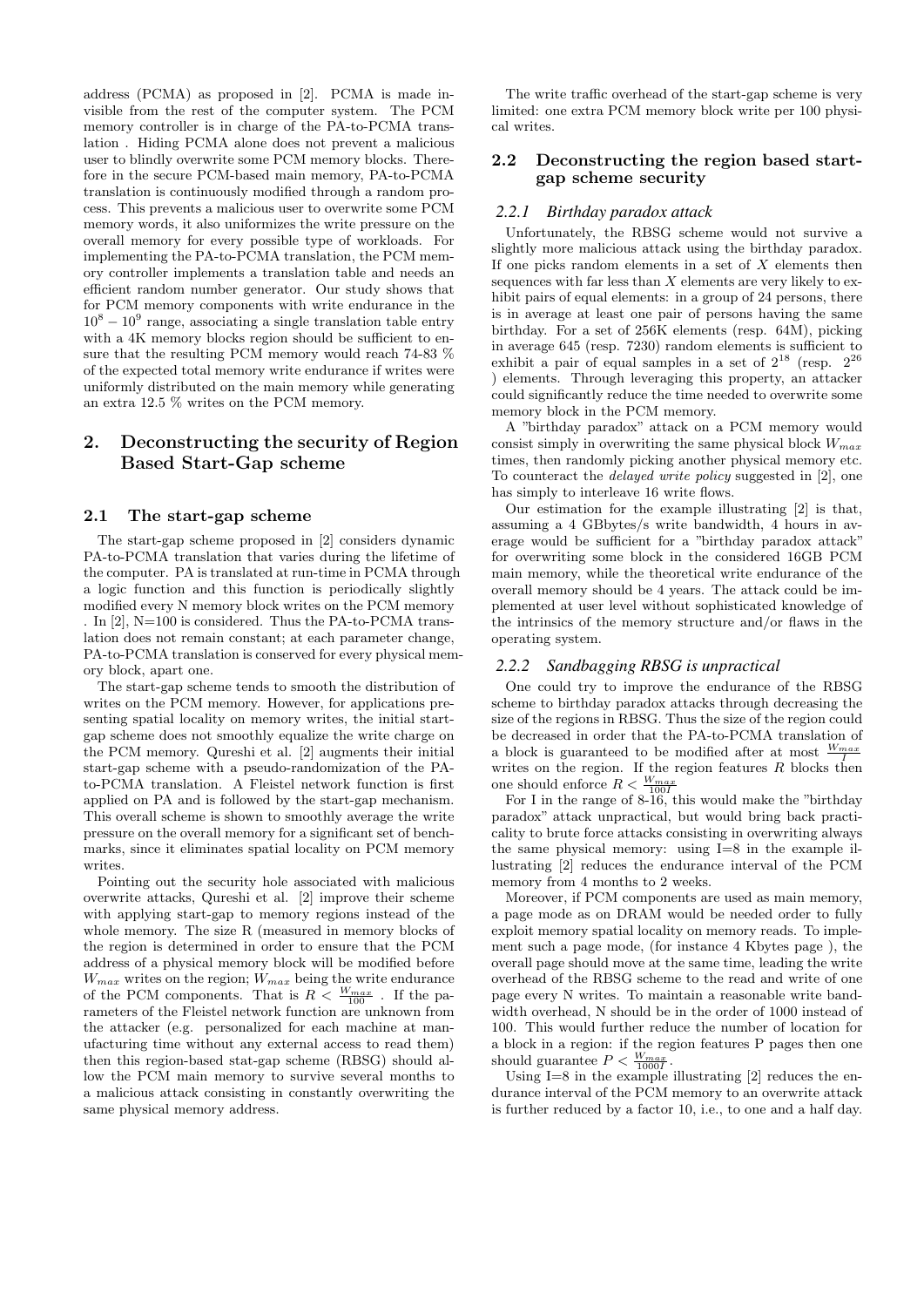## 2.3 Analysis of RBSG weaknesses

To resist to an overwrite attack, the PA-to-PCMA translation must be modified dynamically at execution time.

The first weakness of the RBSG scheme as described in [2] is associated with a faulty evaluation of this constraint; the authors assumed that dimensioning regions in order that the PA-to-PCMA translation of any physical block is modified before the write endurance of the associated PCM block is reached would be sufficient. Unfortunately the birthday paradox provides an opportunity of an efficient attack.

The second and more fundamental weakness of the RBSG scheme lies in the definition of the region-based start-gap scheme by itself. The PCM memory is statically divided in regions and the PA-to-PCMA translation local scheme is periodic. The attacker is guaranteed that the naive overwrite of the same physical memory block will result in writing always on the same region in the memory: the endurance of the whole PCM memory to a naive attack is limited to the endurance of a single region. The need to resist to the birthday paradox attack as well as the need for a page mode to ensure high read bandwidth reduce the practical number of PCM blocks on which a physical block can be mapped. Thus the practical endurance to overwrite attack of the whole PCM memory is only a small fraction of the overall theoretical endurance of the PCM memory.

## 3. A secure PCM-based main memory

## 3.1 Security principles

## *3.1.1 Invisible PA-to-PCMA translation is required*

If a malicious attacker knows the PA-to-PCMA translation, then for a given PCM memory block B, he/she is able to figure out the address of the physical memory block that is mapped on B. If the PA-to-PCMA translation is made invisible from the outside of the PCM memory then the attacker can not retrieve the address of the physical memory block mapped on a given memory block. Figure 1 illustrates this invisibility: the computer system manipulates data in the physical address space, but has no access to the PCM address.

#### *3.1.2 PA-to-PCMA translations must dynamically change*

Our analysis of the RBSG scheme has shown that, in order to resist a birthday paradox attack, the PA-to-PCMA translation of any physical block B has to be modified with a frequency largely higher than one time every  $W_{\perp}$  max pos*sible* writes on B.

The PA-to-PCMA translation changes should be completely unpredictable from the outside of the PCM memory; in particular there should be no restrictions on the new translation. Through limiting the translation change possibility to a single region, the RBSG scheme is providing an overwrite attack possibility.

### 3.2 Principles of a practical secure PCMbased main memory

#### *3.2.1 PA-to-PCMA translation*

In the secure PCM-based main memory we propose, the PA-to-PCMA translation is performed by the PCM-memory

controller through the use of a translation table. For a physical memory block B, the address of the corresponding PCM block is computed from an entry read in the translation table and the address B. The PA-to-PCMA translation must perform a one-to-one address translation from the physical address space to PCM address space.

The simplest mapping would be to associate a translation table entry with each physical memory block and ensuring that the translation is a one-to-one block mapping. Such one-to-one block mapping appears as unpractical: for instance 256M entries would be needed to map a 16 GBytes memory using 64 bytes memory blocks, leading to an indirect translation table requiring approximately a gigabyte of storage in the PCM memory controller to implement the translation table. Instead, we associate a single translation table entry with a region of R contiguous memory blocks; for instance if 4K contiguous memory blocks are mapped by a single entry, 64K entries are sufficient to map 16 GBytes.

#### *PA-to-PCMA region address translation.*

Initializing at boot time the translation table  $T$  with a one-to-one region mapping is unpractical. Instead of such an initialization, we assume that at initialization time, the translation table  $T$  is initialized with only zeros, but that some computation is performed at run-time in addition to the read of the translation table. If memory regions are numbered from 0 to N-1, the translation is performed as follows: region B in physical memory is mapped onto region  $(T(B).<sub>address</sub> xor B xor R*init*), where R*init* is$ a random number generated at initialization time.

#### *PA-to-PCMA region displacement translation.*

The use of a single entry to map a complete region of the physical memory could lead to a possible overwrite attack on trying to write a specific block in all the regions, for instance the first block. In order to avoid such an attack, the displacement in the region is also translated. Physical memory block  $X$  in region  $B$  is mapped onto block  $(T(B).disp)$ xor X xor D\_init ) in region  $(T(B).<sub>address</sub> xor B xor)$ D<sub>init</sub>). As **R**<sub>init</sub>, **D**<sub>init</sub> is a random number generated at initialization time. This PA-to-PCMA translation is illustrated on Figure 2.

*More complex translation functions replacing* **D\_init** and R init *by functions randomly parameterized at initialization time can be considered.*

## *3.2.2 Dynamically changing PA-to-PCMA translation*

In order to avoid blind overwrite attacks, the PA-to-PCMA translation must be continuously modified. More precisely, only writes represent an issue. Therefore, the PA-to-PCMA translation modification is triggered randomly and only on memory writes.

*This random triggering is particularly important: As an example, if the PA-to-PCMA translation change occurs periodically on writes, for instance every 10 writes, an attacker could repeat the sequence of nine consecutive writes on physical block B, one write on physical block C. Physical block C moves in the PCM memory, but block B remains on the same PCM memory location that can be easily overwritten.*

#### *How to modify PA-to-PCMA translation.*

Modifying the PA-to-PCMA translation for a physical re-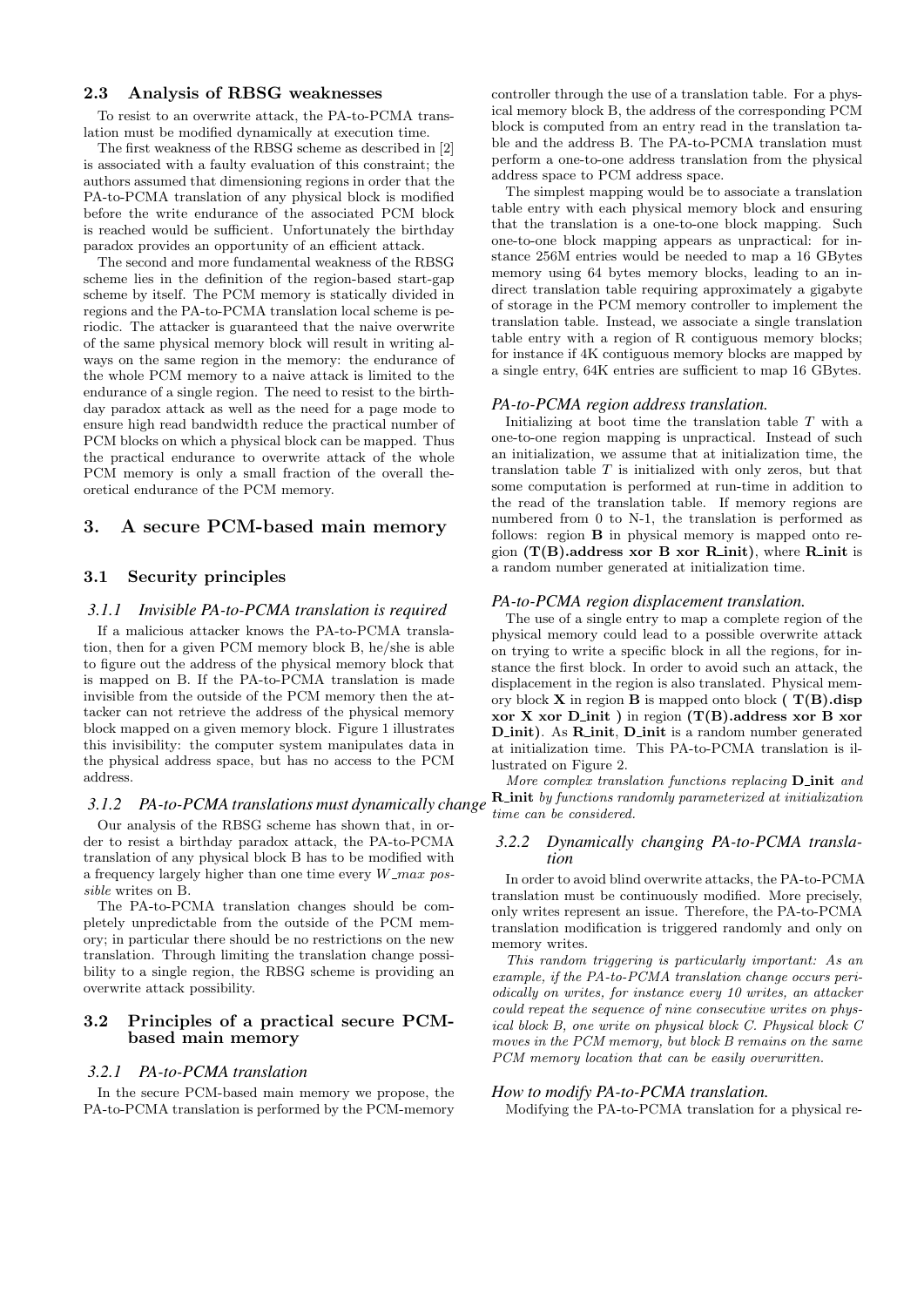

Figure 1: Physical memory address space and PCM memory address space



Figure 2: PA-to-PCMA translation

gion B is implementing through swapping the translations for two physical regions. This guarantees that the PA-to-PCMA translation remains a one-to-one mapping. The region swapping induces the modification of two entries in the translation table as described below.

A random physical region B' is chosen and the PA-to-PCMA translations of B and B' are exchanged, i.e.,

 $T(B)$ .address := old $(T(B))$ .address) xor B' xor B and  $T(B')$ .address := old $(T(B))$ .address) xor B' xor B. At the same time, displacement translations inside blocks B and B' are also modified,:  $T(B).disp: =old(T(B)).disp$ xor RAND and  $T(B')$ .disp:  $=old(T(B'))$ .disp xor **RAND** where RAND is randomly selected  $\frac{1}{1}$ .

The two memory regions in the PCM memory have to read and swapped accordingly.

#### *Frequency of PA-to-PCMA translation modifications.*

The cost of a PA-to-PCMA translation modification is proportional to the size R of a region in the memory. The two swapped regions have to be read and rewritten, i.e., a PA-to-PCMA translation modification induces 2 R memory block reads and 2 R memory block writes.

Therefore, the frequency of the address translation modification should be chosen in order to maintain the total overhead to a reasonable level. In this study, we arbitrarily estimate that inducing in average one extra write on the PCM memory per 8 effective writes would be acceptable. That is, in average one out of 16 R physical memory block

<sup>1</sup>The same RAND is used since it allows to exchange the blocks one per one among the B and B' regions.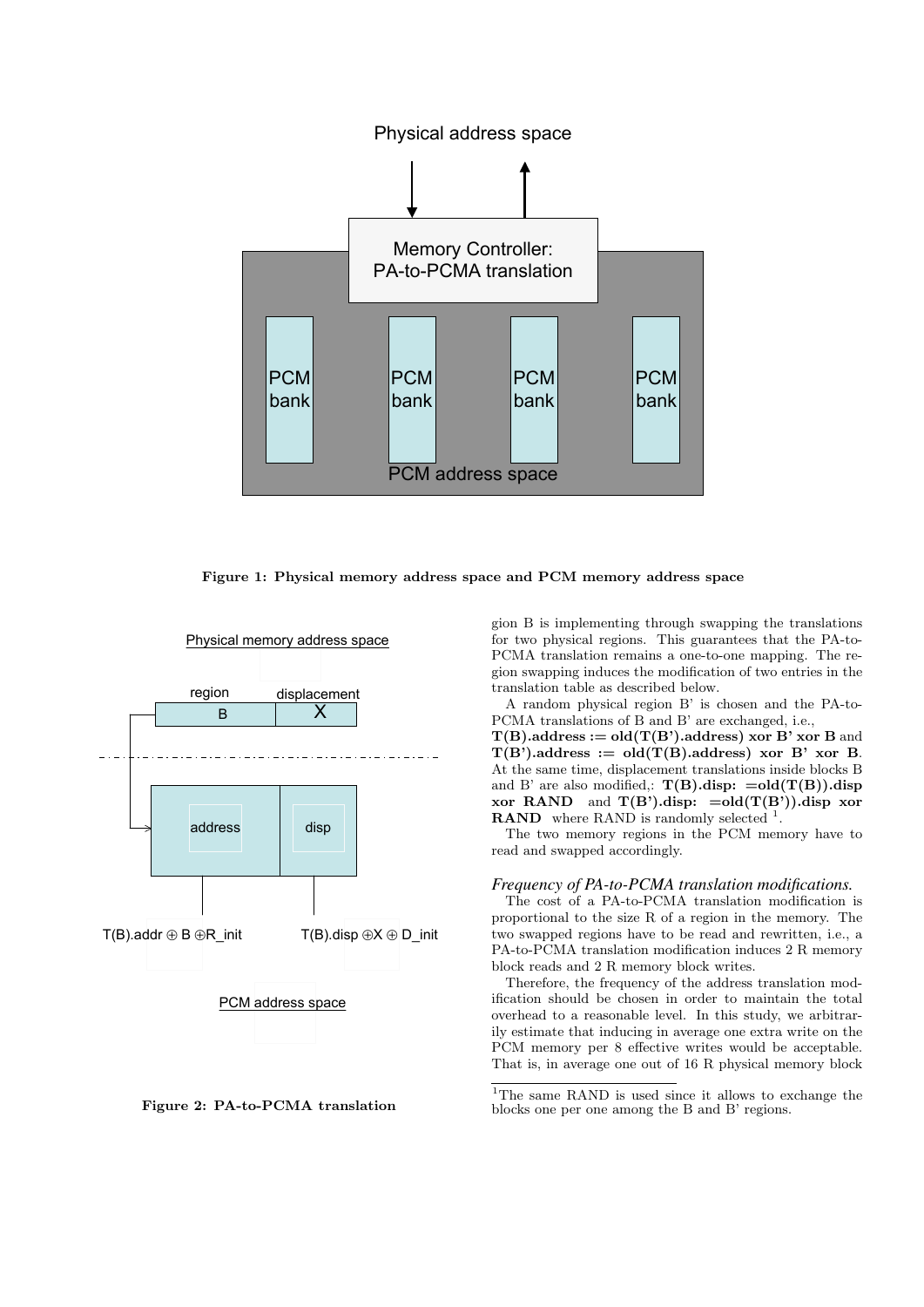writes can trigger a PA-to-PCMA address translation modification. Therefore on receiving a write on a physical memory block, the modification of its PA-to-PCMA translation is randomly triggered with probability  $\frac{1}{16R}$ .

#### 3.3 Putting all together in the memory controller

The design of a secure PCM-based main memory lead to several constraints inside the memory controller.

#### *3.3.1 Write endurance and region size*

The principles above in Section 3.2 lead to the design of a PCM-based main memory on which an overwrite attack would only be able to consecutively write the same memory block in average 16R times before the physical block is moved in another PCM memory block. In practice, a write attack could succeed in significantly reducing the lifetime of the memory, if 16R is not small with respect to the write endurance of the cells.

We run simulations of an overwrite attack on a 16 GBytes PCM memory i.e.,  $2^{28}$  64-byte blocks. Regions of respectively 64K, 4K and 256 memory blocks were considered. If the memory features a write endurance of  $W_{max} = 2^E$ writes, then the theoretical write endurance of a uniformly accessed PCM memory is  $2^{28+E}$ .

With a write endurance of only 8 Megawrites  $(2^{23})$  per cell, using 64K memory blocks per region is not an option: some memory blocks would be destroyed by a brute force overwrite attack in less than a billion  $(2^{30})$  writes. With 4K memory blocks regions, the PCM memory would be able to support an attack consisting of up to 38 % of the theoretical  $2^{51}$  writes. With 256 memory block regions, this ratio would increase up to 71 %.

If the write endurance is 128 Megawrites per cell  $(2^{27})$ then these respective ratios become 38 % for 64K memory blocks regions, 74 % for 4K memory blocks region and 85 % for 256 memory blocks region for a theoretical maximum of 88.88 % since in average one extra block write is triggered for 8 physical memory writes.

If the write endurance is 1 Gigawrites per cell  $(2^{30})$  then these ratios become 65 % , 83 % and 86% for 64K, 4K and 256 memory block regions respectively.

Therefore, if the technology is able to ensure write endurance in the billion range then even very large regions could be considered for PA-to-PCM translations.

#### *3.3.2 Memory controller constraints*

The secure PCM main memory would need to integrate extra hardware in the memory controller to implement the secure PA-to-PCMA translation.

#### *Memory storage volume.*

The storage volume of the PCM memory controller is a major issue. The main component is the translation table that features an entry per memory region. For a 16 GB memory, the use of regions of 256 64-bytes blocks would lead to 1 M entries, each entry featuring the address of region (20 bits) and a displacement in the region (8 bits) i.e. a total of 28 bits. The total storage cost of the translation table would be 3.5 Megabytes. Using larger granularity regions for instance 4K 64-byte blocks would lead to a much smaller 224 Kbytes translation table.

For a 256 GB memory, using 4K 64-bytes blocks regions would still appear possible since it would lead to a 4 Megabytes translation table. For such a 256 GB memory and 64K 64 byte blocks regions would only necessitate 256 Kbytes for the translation table.

#### *Swapping memory regions logic.*

The memory controller has to handle the important function of swapping two memory regions on a PA-to-PCMA translation change. This induces a large number of memory reads and writes. An atomic swap of the two memory regions would stop the normal read and write accesses by the computer system . This would not unacceptable.

Therefore the memory controller must feature logic to interleave blocks swapping with the normal flow of reads and writes from the computer system. The logic must be able to handle the case where a normal write is overwriting a block belonging to one of the memory regions being swapped. Moreover this normal flow of writes may randomly trigger new region swaps; the memory controller should be able to buffer these swaps.

The priority on writes must be dynamically adapted in order to maintain a limited number of regions waiting for swaps, for example at most 8 swaps. As an example, we tested a policy randomly splitting the write priority to 1/4th for region swapping and 3/4th for normal write flow when less than 4 region swaps are waiting and one half for region swapping and one half for normal write flow when 4 or more region swaps. On an experiment on  $2^{40}$  writes and assuming a continuous saturated write flow from the computer system, there was never more then 8 waiting region swaps.

#### *Extra PA-to-PCMA translation latency.*

The extra access time to main memory due to PA-to-PCMA translation is essentially due to the read of the PAto-PCMA translation table. This table will be implemented as a SRAM table in the memory controller. For a 16 GB memory using 4K 64-byte blocks region, the read access time of a 224Kbytes SRAM memory would in the range of 3-5 processor cycles and would be marginal compared with the overall main memory access time.

#### *The random number generator.*

Our secure PCM-based main memory will be able to resist to an overwrite attack if no one is able to follow or reconstruct the PA-to-PCMA translation process. Our proposal heavily relies on a random number generator. The security of our proposal also depends of the security of this random number generator.

One can remark that the output of the random number generation used in our memory controller cannot be directly observed from the outside of the PCM memory. Therefore different possible schemes could be implemented ranging from a true hardware random generator to a simpler algorithmic pseudo-random number generator personalized with a huge key at manufacturing time.

## 3.4 A secure PCM main memory might become practical in a few years

#### *A need for large write endurance per cell.*

A rule of thumb that has been approximately respected for